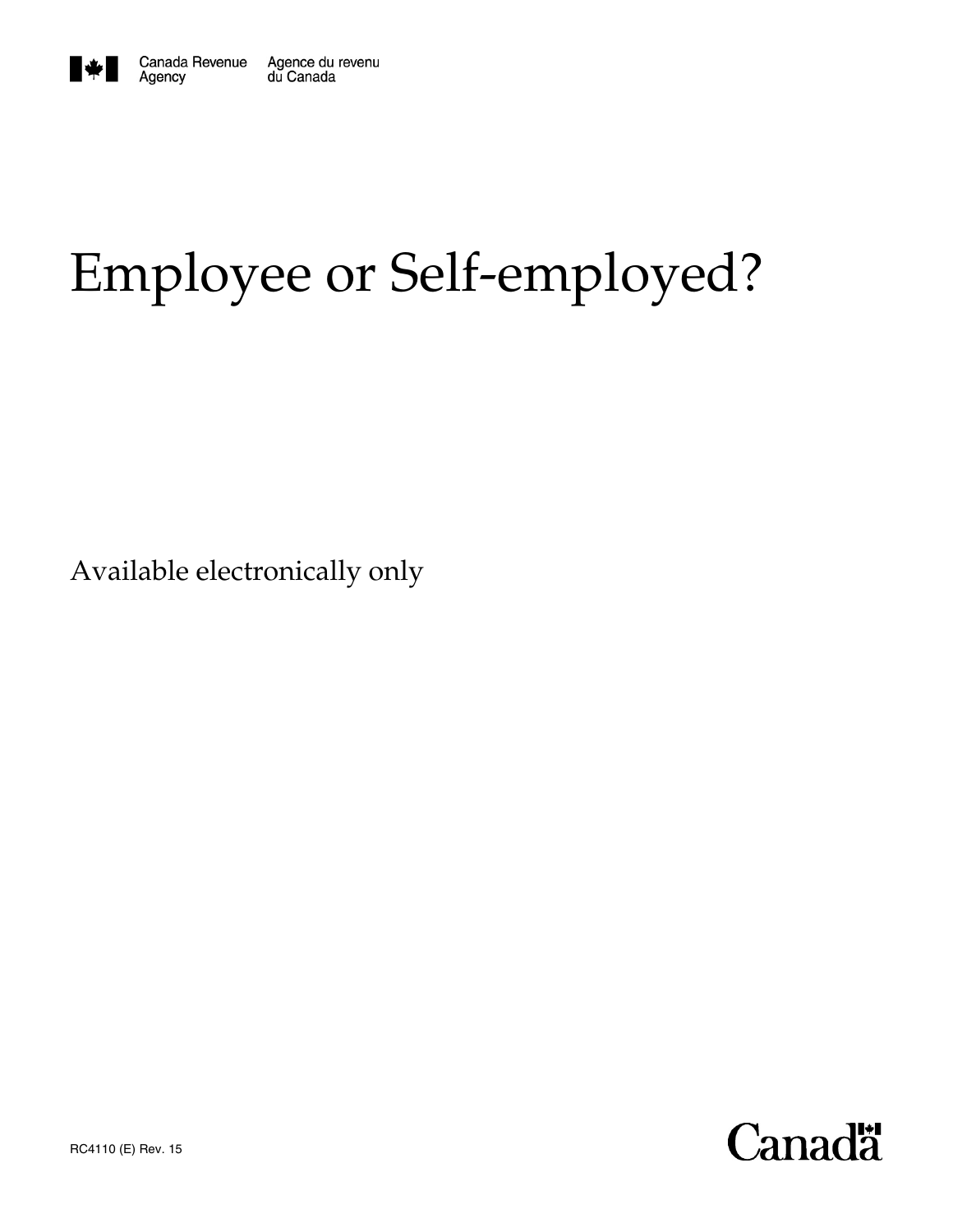### **Is this guide for you?**

Use this guide if you are:

- a payer or employer; or
- a worker.

It will help you understand how to decide a worker's employment status.

If you are blind or partially sighted, you can get our publications in braille, large print, etext, or MP3 by going to **www.cra.gc.ca/alternate**. You can also get our publications and your personalized correspondence in these formats by calling **1-800-959-5525**.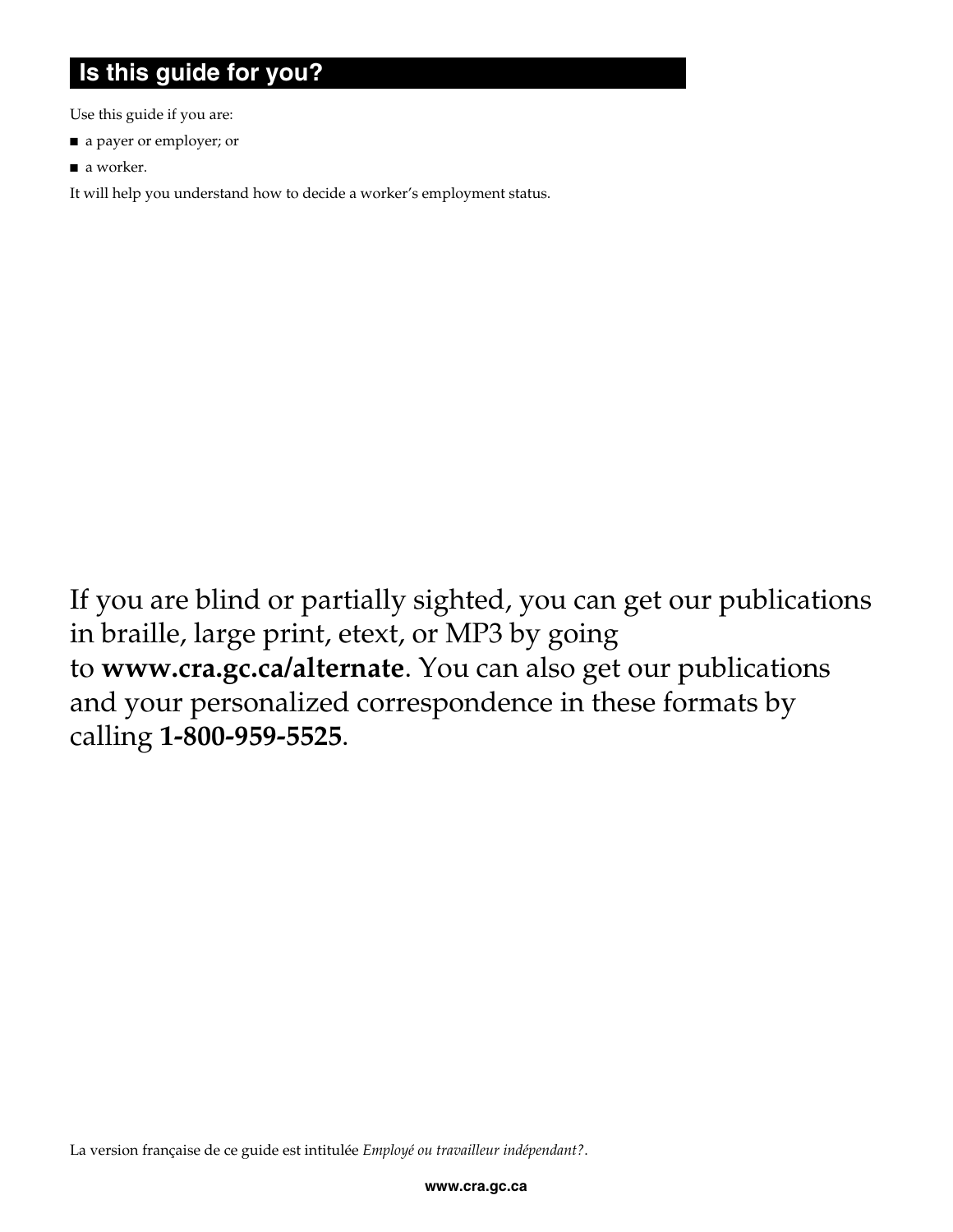### **What's new?**

### **Online services for businesses**

You can now:

- authorize the CRA to withdraw an amount from your bank account on date(s) that you choose; and
- enrol for direct deposit, or update the banking information.

To access our online services, go to:

- www.cra.gc.ca/mybusinessaccount, if you are a business owner; or
- **www.cra.gc.ca/representatives**, if you are an authorized representative or employee.

#### **Online services for representatives**

Representatives can now register for online mail on behalf of their business clients by going to **www.cra.gc.ca/representatives**.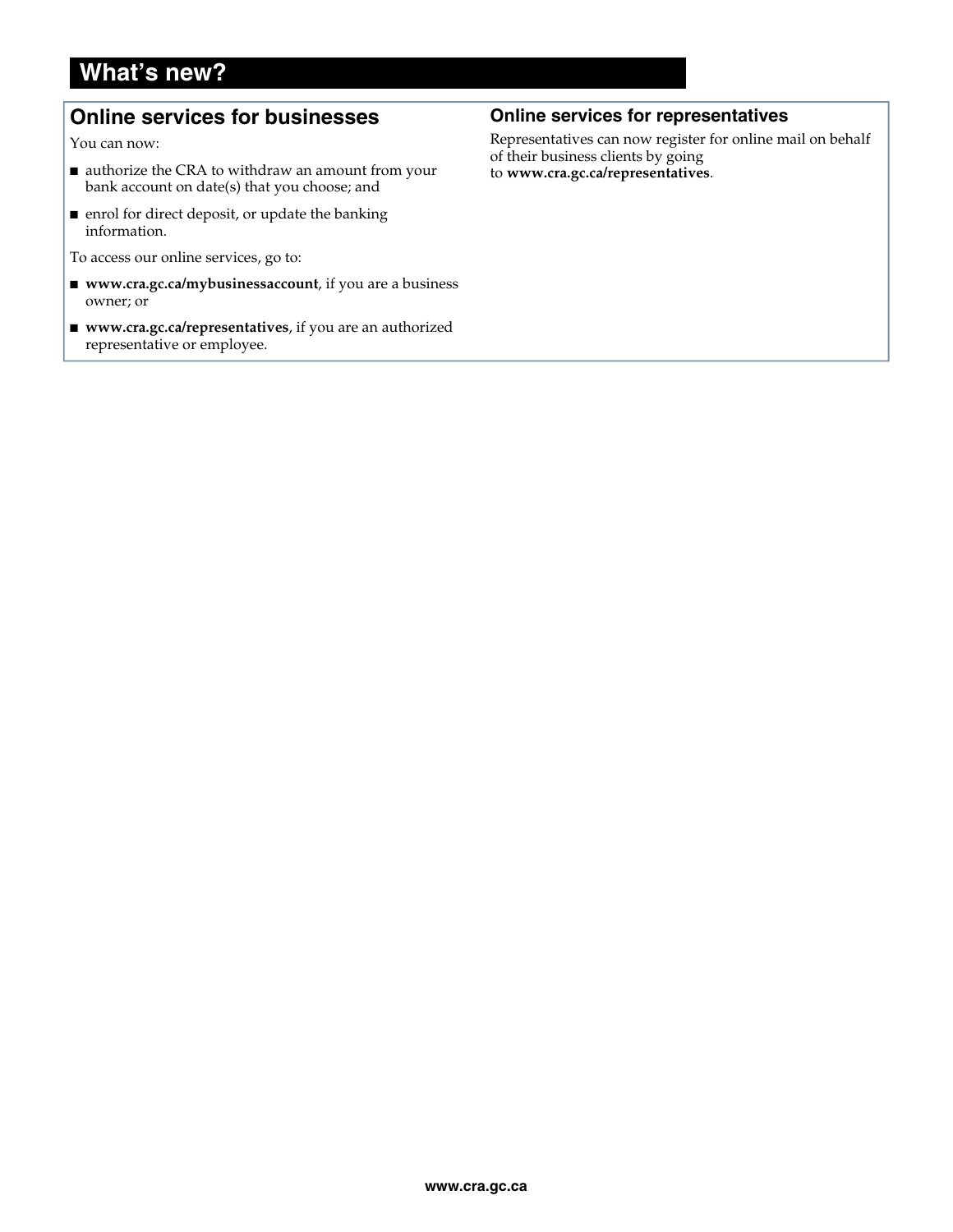## **Table of contents**

#### **Page Page 2012 Page 2013 Page 2013 Page 2013 Page 2013**

| Employment insurance for self-employed individuals                                                                                                                                | 5<br>5<br>5<br>5<br>5<br>5           |
|-----------------------------------------------------------------------------------------------------------------------------------------------------------------------------------|--------------------------------------|
|                                                                                                                                                                                   | 6                                    |
| Deciding a worker's employment status in a<br>province or territory other than Quebec<br>Subcontracting work or hiring assistants<br>Responsibility for investment and management | 6<br>6<br>6<br>7<br>7<br>8<br>8<br>8 |
| Deciding a worker's employment status in the                                                                                                                                      | 9<br>9<br>9<br>9<br>9                |

|                                                | 10 |
|------------------------------------------------|----|
|                                                | 11 |
|                                                | 11 |
|                                                | 11 |
|                                                | 11 |
| Authorizing the withdrawal of a pre-determined |    |
| amount from your bank account                  | 11 |
|                                                | 11 |
|                                                | 12 |
|                                                | 12 |
|                                                | 12 |
|                                                | 12 |
|                                                | 12 |
|                                                | 12 |
|                                                | 12 |
|                                                | 12 |
|                                                | 12 |
|                                                | 12 |
|                                                | 12 |
|                                                | 12 |
|                                                | 13 |
|                                                | 13 |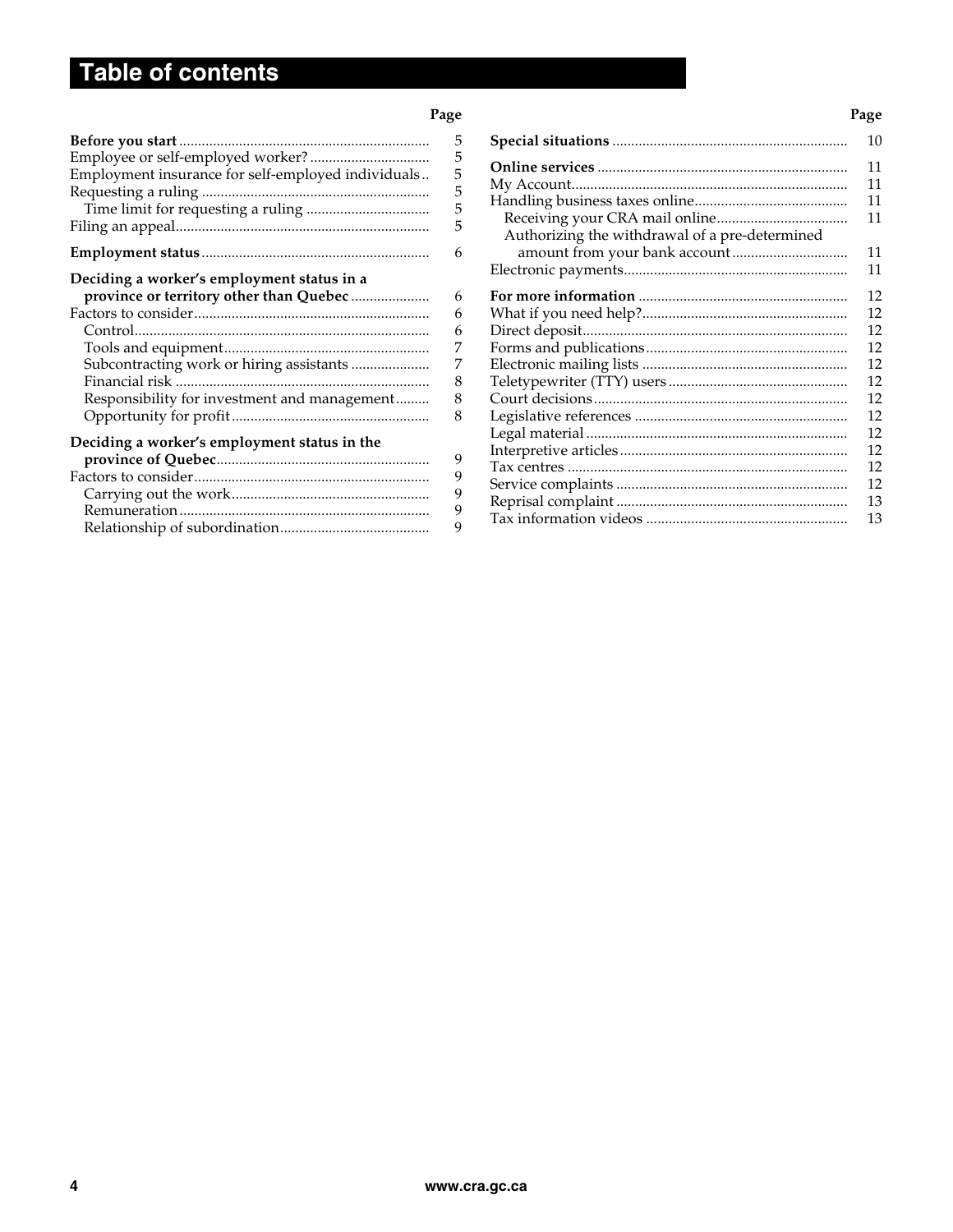### **Before you start**

### **Employee or self-employed worker?**

It is important to decide whether a worker is an **employee** or a **self-employed individual**. Employment status directly affects a person's entitlement to employment insurance (EI) benefits under the *Employment Insurance Act*. It can also have an impact on how a worker is treated under other legislation such as the *Canada Pension Plan* and the *Income Tax Act*.

The facts of the working relationship as a whole decide the employment status.

If the worker is an **employee** (employer-employee relationship), the payer is considered an employer. Employers are responsible for deducting Canada Pension Plan (CPP) contributions, EI premiums, and income tax from remuneration or other amounts they pay to their employees. Employers must remit these deductions along with their share of CPP contributions and EI premiums to the Canada Revenue Agency (CRA).

An employer who fails to deduct the required CPP contributions or EI premiums has to pay both the employer's share and the employee's share of any contributions and premiums owing, plus penalties and interest. For more information, go to **www.cra.gc.ca/payroll**.

#### **Note**

**Non-arm's length relationship** – If an employee is not dealing at arm's length with the employer, it is possible that his or her employment is not insurable under the *Employment Insurance Act.* For more information, read the interpretive article on this subject at **www.cra.gc.ca/cppeiexplained**.

If the worker is a **self-employed individual** and in a business relationship, he or she is considered to have a business. For more information, go to **www.cra.gc.ca/business**.

### **Employment insurance for self-employed individuals**

Self-employed individuals may in some circumstances be eligible for certain employment insurance special benefits by contributing to the plan.

For more information, visit Service Canada at **www.servicecanada.gc.ca**.

Self-employed individuals in Quebec may be eligible for benefits under the Quebec Parental Insurance Plan (QPIP). For more information, visit Revenu Québec at **www.rqap.gouv.qc.ca/Index\_en.asp**.

### **Requesting a ruling**

If a worker or payer is not sure of the worker's employment status, either party can request a ruling to have the status evaluated. A ruling decides whether a worker is an employee or is self-employed, and whether that worker's employment is pensionable or insurable. If you have a payroll program account and are registered on

My Business Account, you can use the "Request a CPP/EI ruling" service in My Business Account at **www.cra.gc.ca/mybusinessaccount**.

An authorized representative for the payer can request a ruling electronically at **www.cra.gc.ca/representatives**.

A payer or a worker can request a ruling by sending a letter or a filled out Form CPT1, *Request for a Ruling as to the Status of a Worker Under the Canada Pension Plan and/or the Employment Insurance Act*, to their tax services office. You can get this form at **www.cra.gc.ca/forms** or by calling **1-800-959-5525**. For a list of our tax services offices and tax centres, go to **www.cra.gc.ca/tso**.

**Note** 

This guide **does not replace** a formal request for a ruling.

#### **Time limit for requesting a ruling**

A worker or an employer can request a ruling **before** June 30 of the year following the year to which the question relates. For example, if the employment took place in 2015, the ruling request has to be made before June 30, 2016.

### **Filing an appeal**

If a CPP/EI ruling has been issued and the worker or payer does not agree with the decision, either party has the right to file an appeal within 90 days after being notified of the CPP/EI ruling.

If a CPP/EI payroll notice of assessment has been issued, the payer has the right to file an appeal within 90 days after being notified of that payroll assessment.

To appeal a **CPP/EI ruling decision or a payroll notice of assessment**, you can:

- access My Business Account at **www.cra.gc.ca/mybusinessaccount**, if you are a business, and select "Register a formal dispute (Appeal)" for your payroll program account;
- access My Account at **www.cra.gc.ca/myaccount**, if you are an individual, select "Register my formal dispute," and choose "CPP/EI ruling" in the subject area;
- access Represent a Client at **www.cra.gc.ca/representatives**. If you represent a business, select "Register a formal dispute (Appeal)" for a payroll program account. If you represent an individual, select "Register my formal dispute", and then choose "CPP/EI ruling" in the subject area;
- use Form CPT100, *Appeal of a Ruling Under the Canada Pension Plan and/or Employment Insurance Act*, to appeal a CPP/EI ruling;
- use Form CPT101, *Appeal of an Assessment Under the Canada Pension Plan and/or Employment Insurance Act*, to appeal a payroll notice of assessment; or
- write to the chief of appeals at your tax services office or tax centre explaining why you do not agree with the ruling or payroll notice of assessment and provide all related facts. Include a copy of the CPP/EI ruling letter or payroll notice of assessment. The addresses of our tax services offices and tax centres are available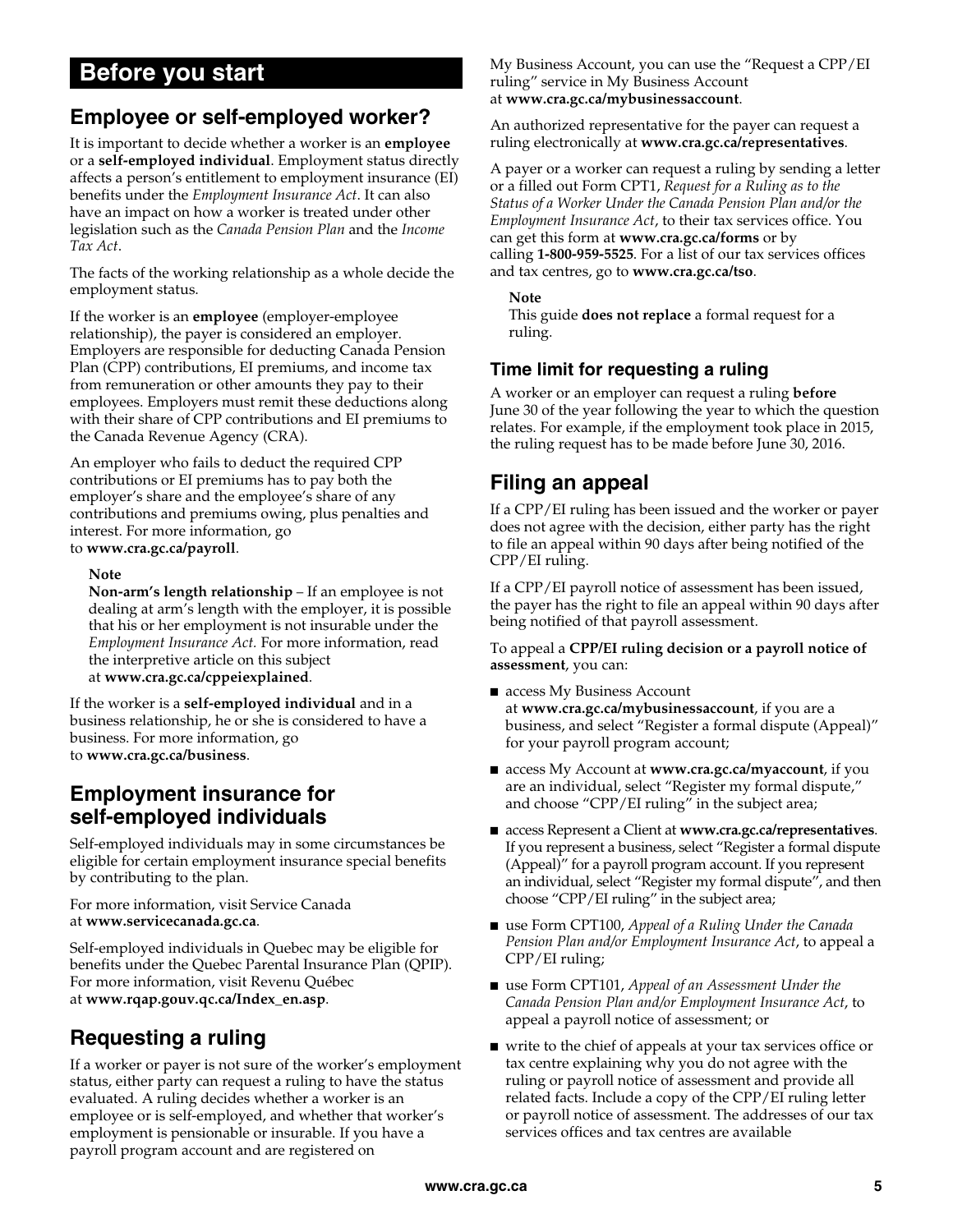at **www.cra.gc.ca/tso**. The addresses of our tax centres are also listed at page 12 of this guide.

For more information on how to appeal a CPP/EI ruling decision or a payroll notice of assessment, see Booklet P133, *Your Appeal Rights – Canada Pension Plan and Employment Insurance Coverage*.

### **Employment status**

ertain factors have to be considered when deciding if a worker is an employee or a self-employed individual. C

These factors differ if the contract is formed in the province of Quebec or in another province or territory. Usually, the province or territory where the contract was formed will decide which set of factors to use.

#### **Note**

In a written contract, the parties may state that in the event of a disagreement about the contents of the contract, it is to be interpreted under the Quebec law (civil code), even though the contract was formed, for example, in Ontario (common law). Depending on where the contract is formed, unless it is stated differently in the written contract, use the set of factors appropriate for your situation.

### **Deciding a worker's employment status in a province or territory other than Quebec**

hen we examine whether a person is an employee or **W** hen we examine whether a person is an employee or<br>a self-employed individual, the key question we ask is whether the person is engaged to carry out services as a person in business on his or her own account, or as an employee. To do this, we examine the total relationship between the worker and the payer, using a two-step approach.

#### **Step 1**

We ask the worker and the payer what their intent was when they entered into the working arrangement. Did the two parties intend to enter into a **contract of service** (employer-employee relationship) or did they intend to enter into a **contract for services** (business relationship)?

We need to know how they defined their working relationship and why they defined it as such.

Sometimes the intention is clear, and both parties are in agreement (common intent). Sometimes the intent can be found in a written agreement. Sometimes the two parties have a different understanding as to the status of their working relationship, in which case there is no common intent.

Workers and payers can set up their affairs as they see fit; however, it is very important that the employment status they have chosen is reflected in the actual terms and conditions of the working relationship.

#### **Step 2**

We ask the worker and the payer questions that will help us understand the working relationship and allow us to verify whether the intent of the parties is reflected in the facts.

These questions relate to the following elements:

- the level of control the payer has over the worker's activities;
- whether the worker provides the tools and equipment;
- whether the worker can subcontract the work or hire assistants;
- the degree of financial risk the worker takes;
- the degree of responsibility for investment and management the worker holds;
- the worker's opportunity for profit; and
- any other relevant factors, such as written contracts.

We look at the answers separately for each element and then together.

We consider whether they reflect the stated intention and we decide if the actual working conditions are more consistent with a **contract of service** or with a **contract for services**.

### **Factors to consider**

To help you understand the process, we explain each factor below and show some indicators that the worker may be an employee or a self-employed individual.

#### **Control**

Control is the ability, authority, or right of a payer to exercise control over a worker concerning the manner in which the work is done and what work will be done.

#### **Degree of control or autonomy**

Consider the degree of control held by the payer or the degree of autonomy held by the worker.

The actual degree of control will vary with the type of work and the skills of the worker.

Deciding the degree of control can be difficult when examining the employment of professionals such as engineers, doctors, and IT consultants. Because of their expertise and specialized training, they may need little or no specific direction in their daily activities. When examining the factor of control, it is necessary to focus on both the payer's control over the worker's daily activities, and the payer's influence over the worker.

#### **Payer's right to exercise control**

It is the right of the payer to exercise control that is relevant, **not** whether the payer actually exercises this right.

It is the control of a payer over a worker that is relevant, and **not** the control of a payer over the end result of a product or service purchased.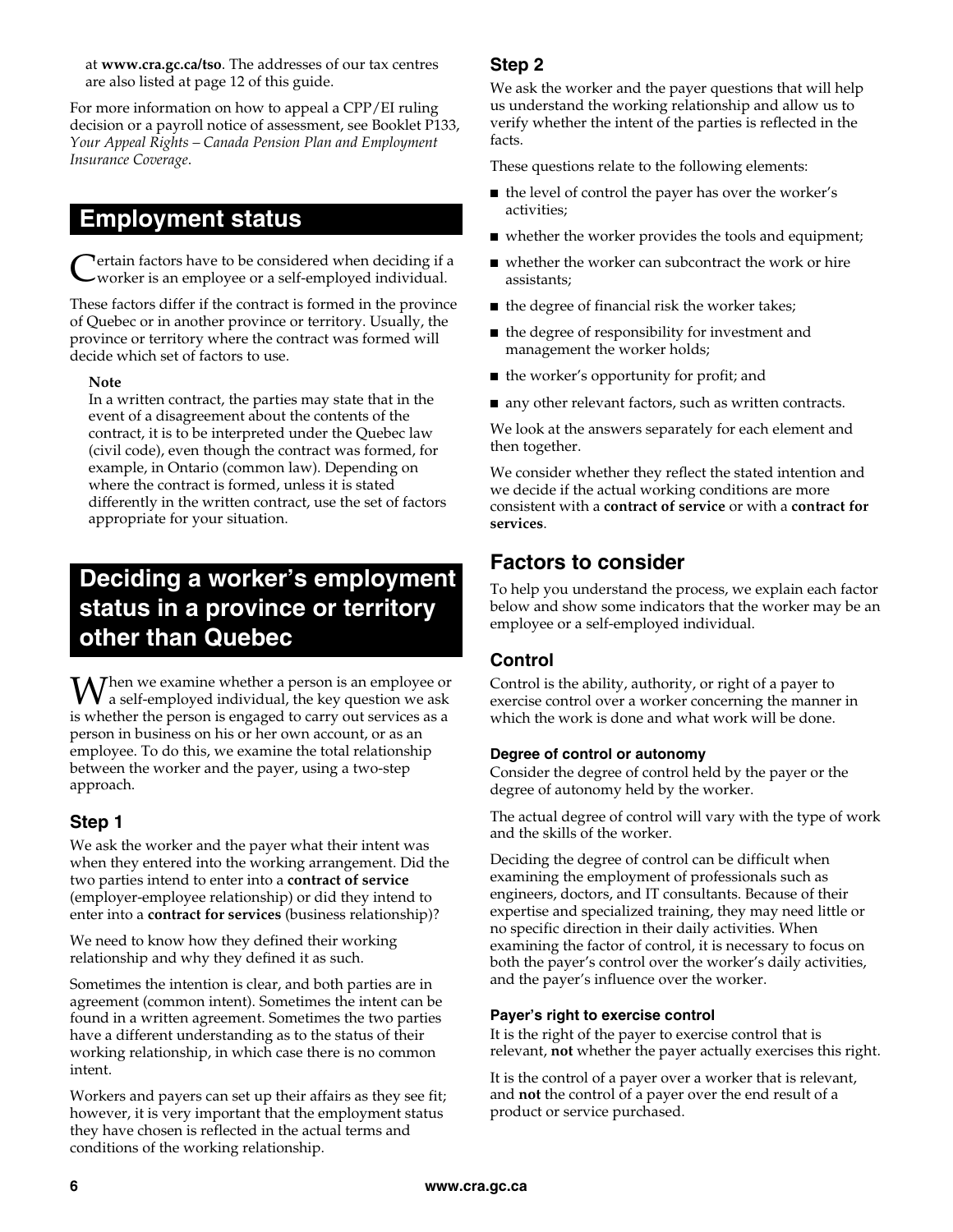#### **Indicators showing that the worker is an employee**

- The relationship is one of subordination. The payer will often direct, scrutinize, and effectively control many elements of how and when the work is carried out.
- The payer controls the worker with respect to both the results of the work and the method used to do the work.
- The payer chooses and controls the method and amount of pay. Salary negotiations may still take place in an employer-employee relationship.
- The worker requires permission to work for other payers while working for this payer.
- Where the schedule is irregular, priority on the worker's time is an indication of control over the worker.
- The payer decides what jobs the worker will do.
- The worker receives training or direction from the payer on how to do the work. The overall work environment between the worker and the payer is one of subordination.
- The payer chooses to listen to the worker's suggestions but has the final word.

#### **Indicators showing that the worker is a self-employed individual**

- A self-employed individual usually works independently.
- The worker does not have anyone overseeing his or her activities.
- The worker is usually free to work when and for whom he or she chooses and may provide his or her services to different payers at the same time.
- The worker can accept or refuse work from the payer.
- The working relationship between the payer and the worker does **not** present a degree of continuity, loyalty, security, subordination, or integration, all of which are generally associated with an employer-employee relationship.

#### **Tools and equipment**

Consider if the worker owns and provides tools and equipment to accomplish the work. Contractual control of, and responsibility for, an asset in a rental or lease situation is also considered under this factor.

What is relevant is the significant investment in the tools and equipment along with the cost of replacement, repair, and insurance. A worker who has made a significant investment is likely to retain a right over the use of these assets, diminishing the payer's control over how the work is carried out. In addition, a significant investment in tools and equipment and the maintenance and replacement costs associated with these assets may place the worker at the risk of a loss.

#### **Note**

Tools and equipment can vary widely in terms of value and can include everything from wrenches and hammers, to specialized clothing, appliances,

stethoscopes, musical instruments, computers, and vehicles such as trucks and tractors.

Self-employed individuals often supply the tools and equipment required for a contract. As a result, the ownership of tools and equipment by a worker is more commonly associated with a business relationship.

However, employees sometimes also have to provide their own tools. The courts have acknowledged that because a worker is required to provide tools of the trade, this does not in itself mean that the worker is a self-employed individual. For example, many skilled tradespeople such as auto mechanics have to supply their own tools, even if they are full-time employees.

#### **Indicators showing that the worker is an employee**

- The payer supplies most of the tools and equipment the worker needs. In addition, the payer is responsible for repair, maintenance, and insurance costs.
- The worker supplies the tools and equipment and the payer reimburses the worker for their use.
- The payer retains the right of use over the tools and equipment provided to the worker.

#### **Indicators showing that the worker is a self-employed individual**

- The worker provides the tools and equipment needed for the work. In addition, the worker is responsible for the costs of repairs, insurance, and maintenance to the tools and equipment.
- The worker has made a significant investment in the tools and equipment and the worker retains the right over the use of these assets.
- The worker supplies his or her own workspace, is responsible for the costs to maintain it, and does substantial work from that site.

#### **Subcontracting work or hiring assistants**

Consider if the worker can subcontract work or hire assistants. This factor can help decide a worker's business presence because subcontracting work or hiring assistants can affect their chance of profit and risk of loss.

#### **Indicators showing that the worker is an employee**

- The worker cannot hire helpers or assistants.
- The worker does not have the ability to hire and send replacements. The worker has to do the work personally.

#### **Indicators showing that the worker is a self-employed individual**

- The worker does not have to carry out the services personally. He or she can hire another party to either do the work or help do the work, and pays the costs for doing so.
- The payer has no say in whom the worker hires.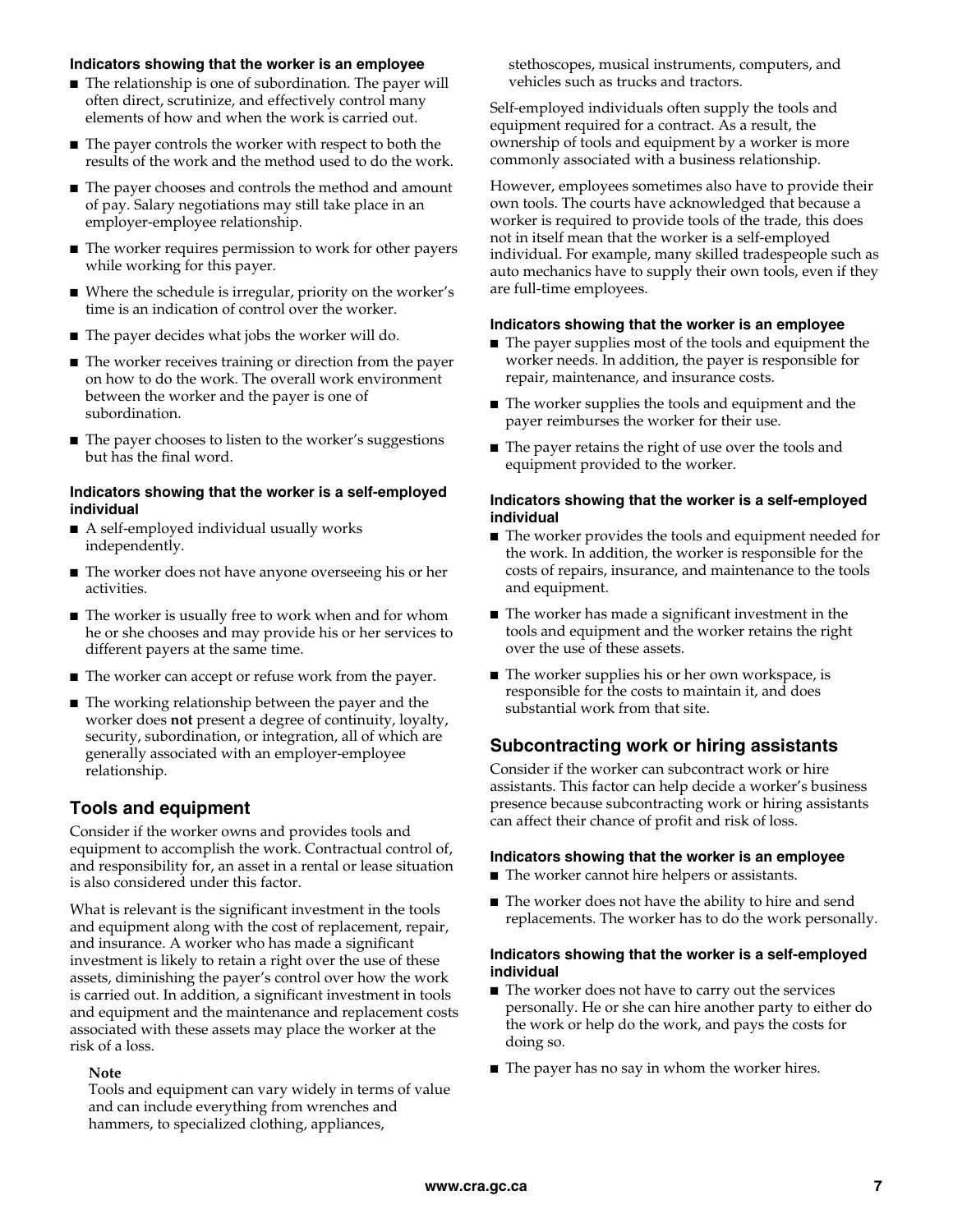#### **Financial risk**

Consider the degree of financial risk taken by the worker. Consider if there are any fixed ongoing costs incurred by the worker or any expenses that are not reimbursed.

Usually, employees will not have any financial risk as their expenses will be reimbursed, and they will not have fixed ongoing costs.

Self-employed individuals, on the other hand, can have financial risk and incur losses because they usually pay fixed monthly costs even if work is not currently being done.

Employees and self-employed individuals may be reimbursed for business or travel expenses. Consider only the expenses that are **not** reimbursed by the payer.

#### **Indicators showing that the worker is an employee**

- The worker is not usually responsible for any operating expenses.
- Generally, the working relationship between the worker and the payer is continuous.
- The worker is not financially liable if he or she does not fulfil the obligations of the contract.
- The payer chooses and controls the method and amount of pay.

#### **Indicators showing that the worker is a self-employed individual**

- The worker hires helpers to assist in the work. The worker pays the hired helpers.
- The worker does a substantial amount of work from his or her own workspace and incurs expenses relating to the operation of that workspace.
- The worker is hired for a specific job rather than an ongoing relationship.
- The worker is financially liable if he or she does not fulfil the obligations of the contract.
- The worker does not receive any protection or benefits from the payer.
- The worker advertises and actively markets his or her services.

#### **Responsibility for investment and management**

Consider the degree of responsibility for investment and management held by the worker.

Is the worker required to make any investment in order to provide the services?

A significant investment is evidence that a business relationship may exist. You should also consider if the worker is free to make business decisions that affect his or her profit or loss.

#### **Indicators showing that the worker is an employee**

■ The worker has no capital investment in the payer's business.

■ The worker does not have a business presence.

#### **Indicators showing that the worker is a self-employed individual**

- The worker has capital investment.
- The worker manages his or her staff.
- The worker hires and pays individuals to help do the work.
- The worker has established a business presence.

#### **Opportunity for profit**

Consider whether the worker can realize a profit or incur a loss, as this indicates that a worker controls the business aspects of services rendered and that a business relationship likely exists. To have a chance of a profit and a risk of a loss, a worker has to have potential proceeds and expenses, and one could exceed the other.

Employees normally do not have the chance of a profit and risk of a loss even though their remuneration can vary depending on the terms of their employment contracts. For example, employees working on a commission or piece-rate basis, or employees with a productivity bonus clause in their contract can increase their earnings based on their productivity. This increase in income is not normally viewed as a profit, as it is not the excess of proceeds over expenses.

Employees may have expenses directly related to their employment, such as automobile expenses, and board and lodging costs. Normally, expenses would not place employees at risk of incurring a loss because it is unlikely that the expenses would be greater than their remuneration.

Self-employed individuals normally have the chance of profit or risk of loss, because they have the ability to pursue and accept contracts as they see fit. They can negotiate the price (or unilaterally set their prices) for their services and have the right to offer those services to more than one payer. Self-employed individuals will normally incur expenses to carry out the terms and conditions of their contracts, and to manage those expenses to maximize net earnings. Self-employed individuals can increase their proceeds and/or decrease their expenses in an effort to increase profit.

This factor has to be considered from the worker's perspective, not the payer's. It is for the most part an assessment of the degree to which the worker can control his or her proceeds and expenses.

Employees generally do not share in profits or suffer losses incurred by the payer's business.

The method of payment may help to decide if the worker has the opportunity to make a profit or incur a loss. In an employer-employee relationship, the worker is normally guaranteed a return for the work done and is usually paid on an hourly, daily, weekly, or similar basis.

Similarly, some self-employed individuals may be paid on an hourly basis. However, when a worker is paid a flat rate for the work done, it generally indicates a business relationship, especially if the worker incurs expenses in doing the work.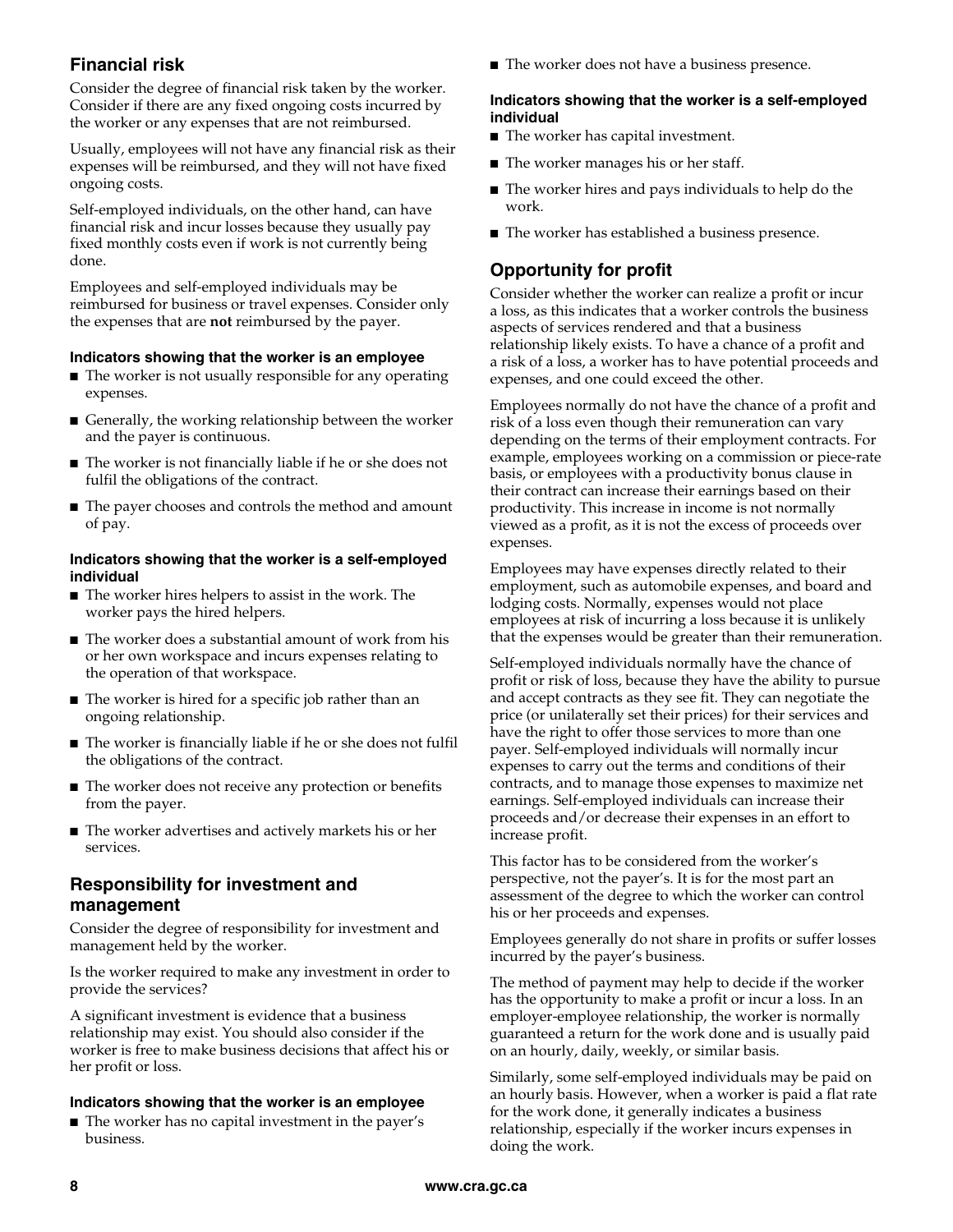#### **Indicators showing that the worker is an employee**

- The worker is not normally in a position to realize a business profit or loss.
- The worker is entitled to benefit plans that are normally offered only to employees. These include registered pension plans, and group accident, health, and dental insurance plans.

#### **Indicators showing that the worker is a self-employed individual**

- The worker can hire a substitute and the worker pays the substitute.
- The worker is compensated by a flat fee and incurs expenses in carrying out the services.

### **Deciding a worker's employment status in the province of Quebec**

hen we examine whether a person is an employee or **W** self-employed individual in the province of Quebec,<br>  $\mathbf{w}$  self-employed individual in the province of Quebec, we examine the relationship between the worker and the payer, using a three-step approach.

#### **Step 1**

We ask the worker and the payer what their intent was when they entered into the working arrangement. We need to know how they defined their working relationship and why they defined it as such.

Sometimes the intention is clear, and both parties are in agreement (common intent). Sometimes the intent can be found in a written agreement. Sometimes the two parties have a different understanding of the status of their employment relationship, in which case there is no common intent.

Workers and payers can set up their affairs as they see fit; however, it is very important that the employment status they have chosen is reflected in the actual terms and conditions of the working relationship.

To decide the parties' intentions, we get a copy of the contract, or testimony by the parties and examine the parties' actions. Both parties' intentions form part of the context that we analyse.

#### **Step 2**

We look to see if the employment meets the definition of a contract of employment, or of a business contract (contract for services) defined in the *Civil Code of Québec* by considering the following factors:

- carrying out the work;
- remuneration; and
- relationship of subordination.

It is important to gather the facts and analyze them in light of the specific context of the employment and the intent of the parties.

#### **Step 3**

We compare each party's intentions with their actual working relationship. We decide whether the conditions of the working relationship represent the status that the parties have chosen and that they are consistent with the definitions of the *Civil Code of Québec*.

### **Factors to consider**

Examine the relationship between the worker and the payer by considering the factors outlined in Step 2.

To help you understand the process, we explain each factor and provide some indicators to show whether a relationship of subordination exists.

#### **Carrying out the work**

Whether there is an employer-employee relationship or a business relationship, the worker has to do the work. It can be part-time or full-time for a specified or indeterminate period.

#### **Remuneration**

Remuneration means how a worker is paid. It includes all consideration and benefits that have a monetary value. Whether there is an employer-employee relationship or a business relationship, the worker will receive remuneration in exchange for work. The remuneration can be calculated by time, by the piece, or in another manner.

#### **Relationship of subordination**

This factor helps distinguish the employer-employee relationship from a business relationship.

The relationship of subordination is the capacity, the authority, or the right of a payer to exercise a control over the worker's activities and the manner in which the work is done.

#### **Degree of control or autonomy**

Consider the degree of control held by the payer or the degree of autonomy held by the worker.

The actual degree of control will vary with the type of work and the skills of the worker.

Deciding the degree of control can be difficult when examining the employment of professionals such as engineers, doctors, and IT consultants. Because of their expertise and specialized training, they may require little or no specific direction in their daily activities. When examining the factor of control, it is necessary to focus on both the payer's control over the worker's daily activities, and the payer's influence over the worker.

#### **Payer's right to exercise control**

It is the right of the payer to exercise control that is relevant, **not** whether the payer actually exercises this right.

It is the control of a payer over a worker that is relevant, and **not** the control of a payer over the end result of a product or service that he or she has purchased.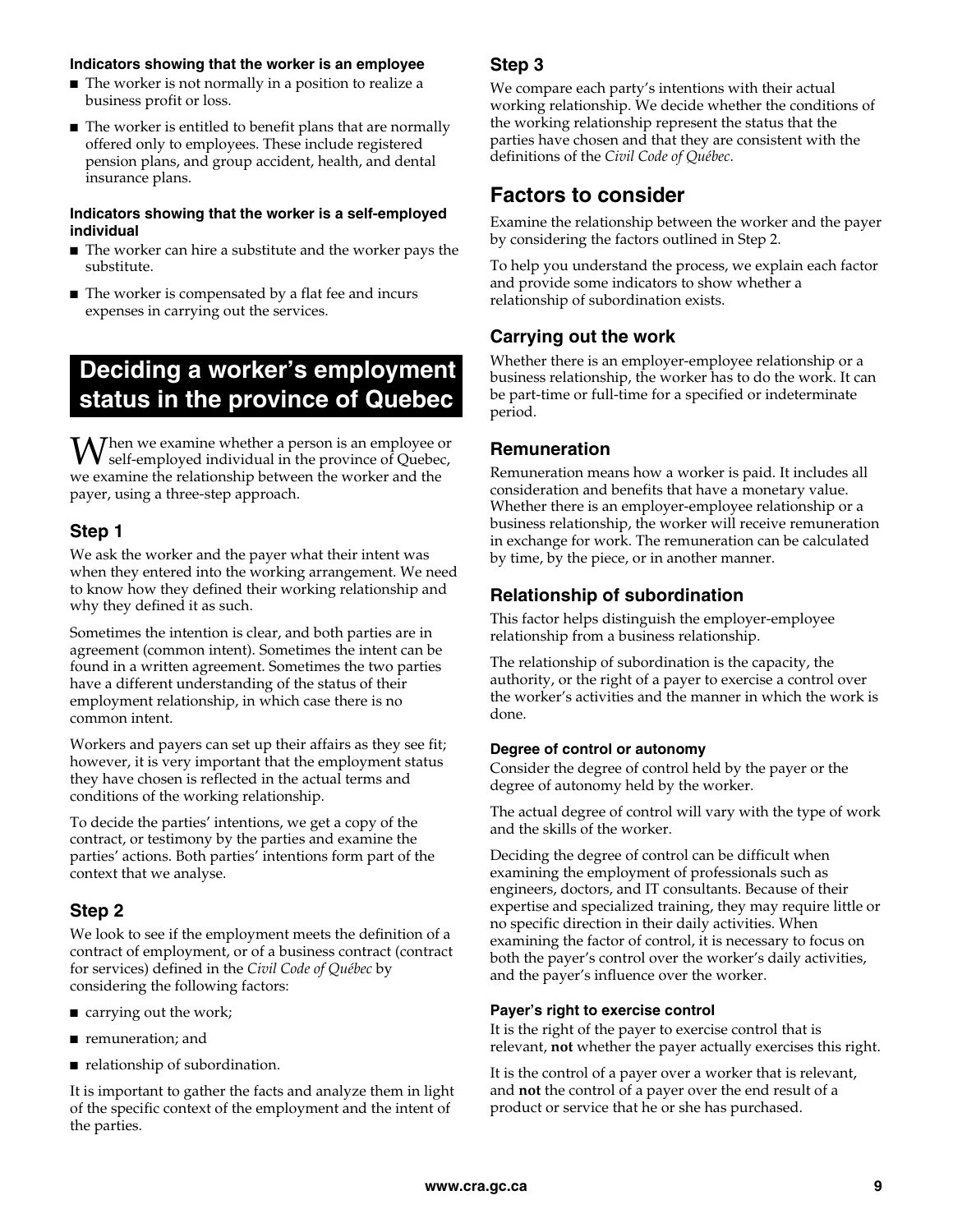#### **Indicators showing that the worker is an employee**

- The payer directs and controls many elements of how the work is done (such as what, who, where, when, and how).
- The payer controls the worker's absences, such as sick leave or vacation leave.
- The payer controls the worker with respect to the results of the work and the method used to do the work.
- The payer creates the work schedule and establishes the worker's rules of conduct.
- The worker has to do the work personally.
- The worker has to remit activity reports to the payer.
- The worker's activities are reserved to a single payer (exclusivity of services).
- The payer can impose disciplinary actions on a worker.
- The worker receives training or direction from the payer on how to do the work.
- The worker accepts integration in the payer's business to have the latter benefit from his work.
- The parties have inserted a non-competition clause in their written contract.

#### **Indicators showing that the worker is a self-employed individual**

- The worker is usually free to work when and for whom he or she chooses and may provide his or her services to different payers at the same time.
- The worker does not have to carry out the services personally. He or she can hire another party to either do the work or help do the work.
- The worker can generally choose the time and the manner in which the work will be done.
- The worker does not need to be at the payer's premises.
- The worker can accept or refuse work from the payer.

■ The working relationship between the payer and the worker does **not** present a degree of continuity, loyalty, security, subordination, or integration, all of which are generally associated with an employer-employee relationship.

#### **Note**

Since in certain working relationships it can be difficult to decide whether there is a relationship of subordination, we can also take into consideration indicators used in common law, referred to above in Step 2 of the section "Deciding a worker's employment status in a province or territory other than Quebec."

### **Special situations**

 $\bf{C}$  pecial rules concerning CPP, EI and income tax apply to  $S_{\text{the following}}$  concerning CPI $\sigma$ 

- barbers and hairdressers;
- taxi drivers and drivers of other passenger-carrying vehicles;
- emergency services volunteers;
- temporary help services;
- caregiver, baby-sitter, or domestic worker;
- employees outside of Canada;
- fishers;
- Indians;
- placement and employment agency workers;
- seasonal agricultural workers; and
- special or extra duty pay for police officers.

For more information on special situations, see Guide T4001*, Employers' Guide – Payroll Deductions and Remittances*, or go to **www.cra.gc.ca/payroll**.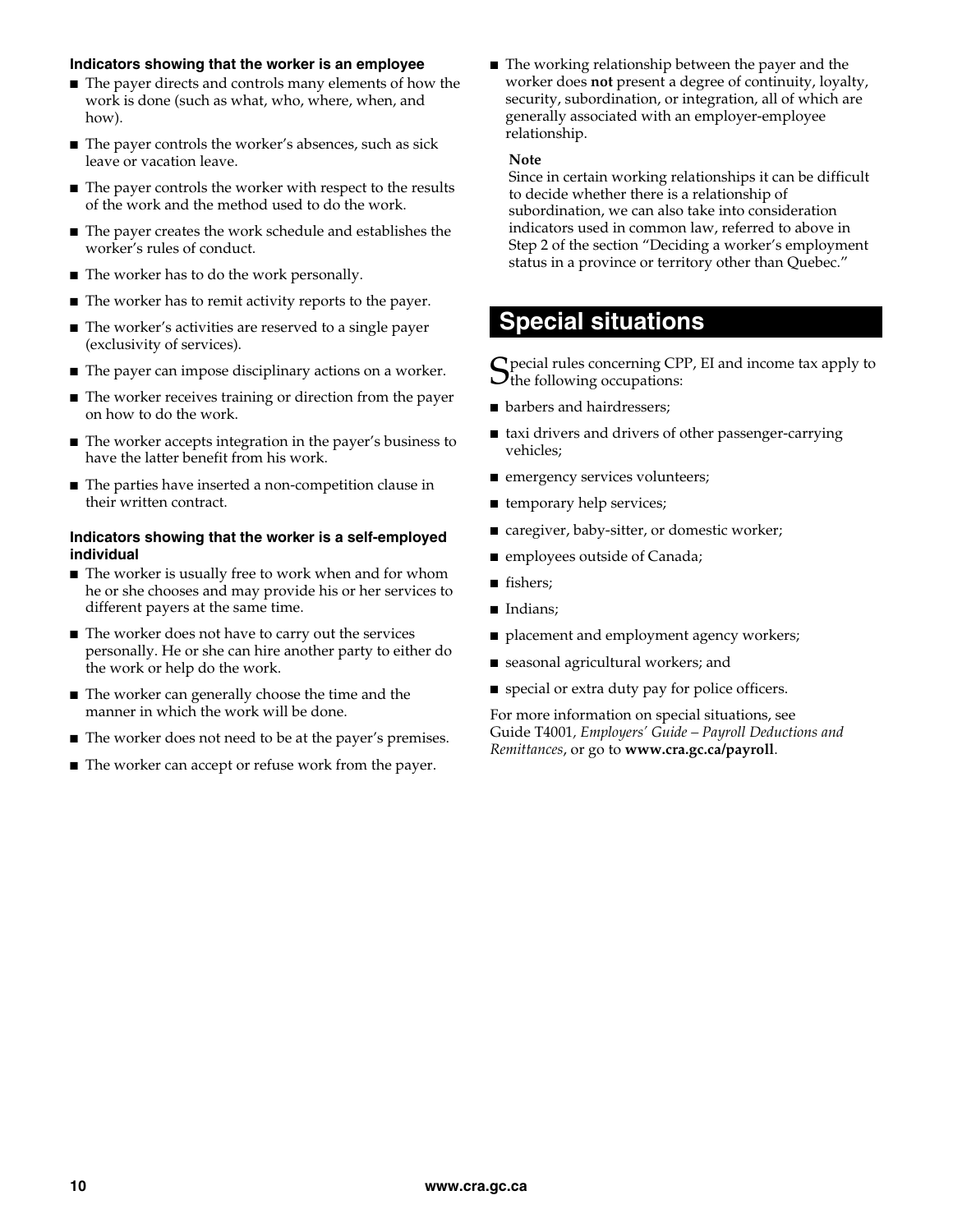### **Online services**

### **My Account**

Using the CRA's My Account service is a fast, easy, and secure way to access and manage your tax and benefit information online, seven days a week.

To log in to My Account, you can use either your CRA user ID and password or the Sign-in Partner option.

An authorized representative can access most of these online services through "Represent a Client" at **www.cra.gc.ca/representatives**.

For more information, go to **www.cra.gc.ca/myaccount**.

### **Handling business taxes online**

Save time using the CRA's online services for businesses. You can:

- authorize a representative, an employee, or a group of employees, who has registered with Represent a Client, for online access to your business accounts;
- request or delete authorization online through Represent a Client, if you are a representative;
- change addresses;
- file or amend information returns without a web access code;
- register for online mail, get email notifications, and view your mail online;
- authorize the withdrawal of a pre-determined amount from your bank account;
- provide a nil remittance;
- request the transfer of a misallocated credit;
- enrol for direct deposit, update banking information, and view direct deposit transactions;
- request a refund;
- view your account balance and transactions;
- register a formal dispute (Appeal);
- request a CPP/EI ruling; and
- do much more.

To register or log in to our online services, go to:

- **www.cra.gc.ca/mybusinessaccount,** if you are a business owner; or
- **www.cra.gc.ca/representatives**, if you are an authorized representative or employee.

For more information, go to **www.cra.gc.ca/businessonline**.

#### **Receiving your CRA mail online**

You, or your representative (authorized at a level 2), can choose to receive most of your CRA mail for your business online.

When you or your representative registers for online mail, we will no longer mail most correspondence items. Instead, an email notification will be sent to the email address(es) provided when there is new mail available to view online. To register, select the "Manage online mail" service and follow the easy steps.

Using our online mail service is faster and easier than managing paper correspondence.

#### **Authorizing the withdrawal of a pre-determined amount from your bank account**

Pre-authorized debit (PAD) is an online, self-service, payment option. Through this option, you agree to authorize the CRA to withdraw a pre-determined payment from your bank account to pay tax on a specific date or dates. You can set up a PAD agreement using the CRA's secure My Business Account service

at **www.cra.gc.ca/mybusinessaccount**. PADs are flexible and managed by you. You can view historical records, modify, cancel, or skip a payment. For more information, go to **www.canada.ca/payments** and select the "Pre-authorized debit."

### **Electronic payments**

Make your payment using:

- your financial institution's online or telephone banking services;
- the CRA's My Payment service at **www.cra.gc.ca/mypayment**; or
- pre-authorized debit at **www.cra.gc.ca/mybusinessaccount**.

For more information on all payment options, go to **www.canada.ca/payments**.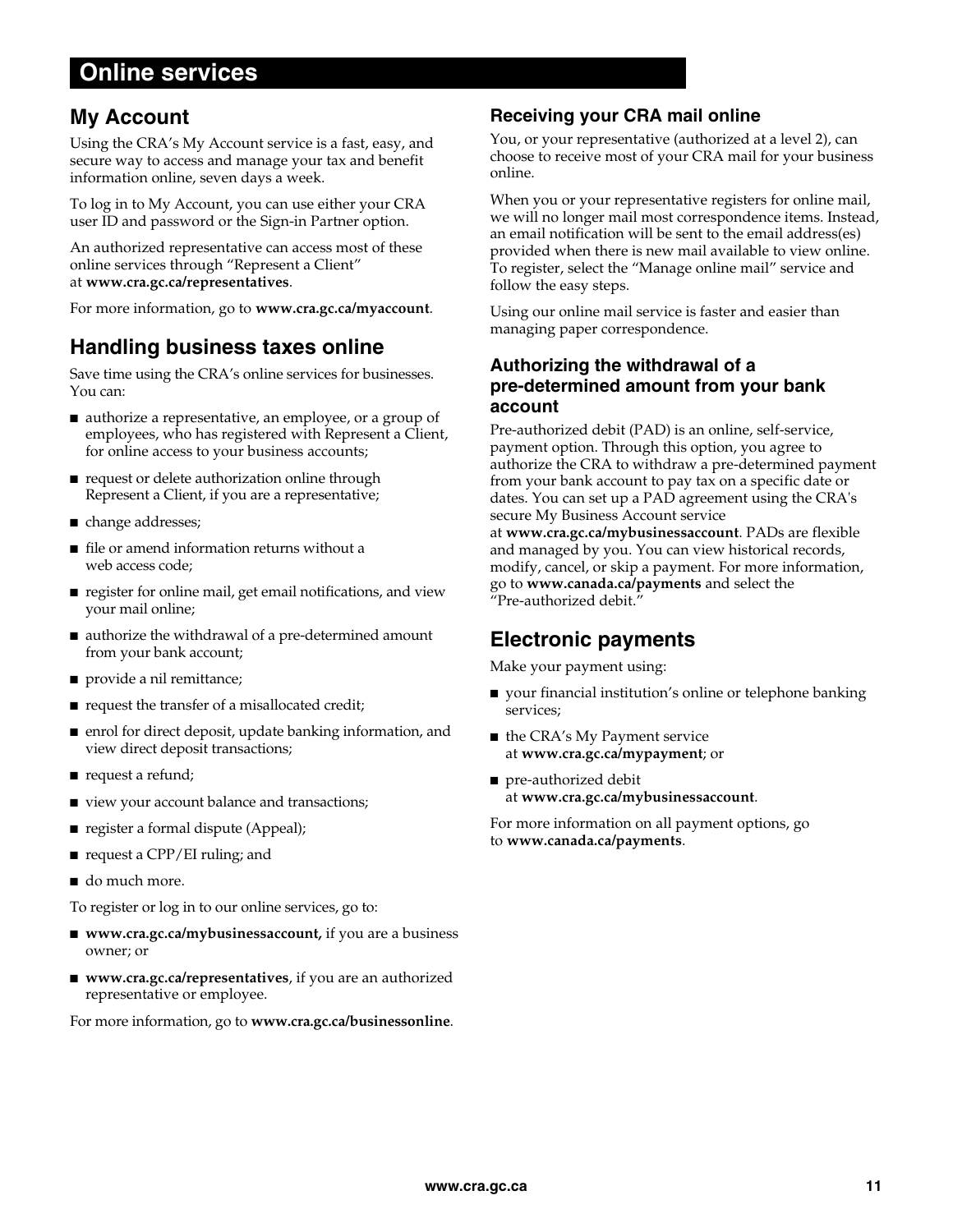### **For more information**

### **What if you need help?**

If you need more information after reading this guide, go to **www.cra.gc.ca/payroll** or call **1-800-959-5525**.

### **Direct deposit**

Direct deposit is a faster, more convenient, reliable, and secure way to get your refund directly into your account at a financial institution in Canada.

For more information, go to **www.cra.gc.ca/directdeposit.**

### **Forms and publications**

To get our forms and publications, go to **www.cra.gc.ca/forms** or call **1-800-959-5525**.

### **Electronic mailing lists**

We can notify you by email when new information on a subject of interest to you is available on our website. To subscribe to our electronic mailing lists, go to **www.cra.gc.ca/lists**.

### **Teletypewriter (TTY) users**

TTY users can call **1-800-665-0354** for bilingual assistance during regular business hours.

### **Court decisions**

- *Wiebe Door Services Ltd. v. Canada* (M.N.R.) [1986] 3 F.C. 553 (A-531-85)
- *Standing v. Canada* (M.N.R.) [1992] F.C.J. no. 890 (A-857-90)
- *Sagaz Industries Canada Inc. v. 671122 Ontario Ltd.* 2001 SCC 59 (27820)
- *Wolf v. Canada* 2002 FCA 96 (A-563-00)
- 9041-6868 Québec Inc. v. Canada (M.N.R) 2005 FCA 334 (A-559-04)
- *Royal Winnipeg Ballet v. Canada* (M.N.R.) 2006 FCA 87 (A-443-04)
- *Combined Insurance Company of America v. Canada* (M.N.R.) 2007 FCA 60 (A-469-05)
- *Grimard v. Canada* 2009 FCA 47 (A-39-08)
- *TBT Personnel Services Inc. v. Canada* 2011 FCA 256 (A-388-10)
- 1392644 Ontario Inc. (Connor Homes) v. Canada (National *Revenue)* 2013FCA85 (A-117-12, A-118-12, A-122-12, A-125-12, A-126-12, A-127-12)

### **Legislative references**

- Paragraph 5(1)(*a*) of the *Employment Insurance Act*
- Paragraph 6(1)(*a*) of the *Canada Pension Plan*
- Articles 2085 to 2129 of the *Civil Code of Québec*

### **Legal material**

ARCHAMBAULT, Pierre: *Contract of Employment: Why Wiebe Door Services Ltd. Does Not Apply in Quebec and What Should Replace It*, and *The Harmonisation of Federal Legislation with Quebec Civil Law and Canadian Bijuralism: Second Collection of Studies in Tax Law*, Montreal, APFF, 2005.

### **Interpretive articles**

To view articles that will help you understand the requirements of the *Canada Pension Plan* and the *Employment Insurance Act*, go to **www.cra.gc.ca/cppeiexplained**.

### **Tax centres**

Jonquière Tax Centre 2251 René-Lévesque Boulevard Jonquière QC G7S 5J1

Shawinigan-Sud Tax Centre 4695 12e Avenue Shawinigan-Sud QC G9P 5H9

St. John's Tax Centre 290 Empire Avenue St. John's NL A1B 3Z1

Sudbury Tax Centre 1050 Notre Dame Avenue Sudbury ON P3A 5C1

Summerside Tax Centre 275 Pope Road Summerside PE C1N 6A2

Surrey Tax Centre 9755 King George Boulevard Surrey BC V3T 5E1

Winnipeg Tax Centre 66 Stapon Road Winnipeg MB R3C 3M2

For a list of our tax services offices, go to **www.cra.gc.ca/tso**.

### **Service complaints**

You can expect to be treated fairly under clear and established rules, and get a high level of service each time you deal with the Canada Revenue Agency (CRA); see the *Taxpayer Bill of Rights.*

If you are not satisfied with the service you received, try to resolve the matter with the CRA employee you have been dealing with or call the telephone number provided in the CRA's correspondence. If you do not have contact information, go to **www.cra.gc.ca/contact**.

If you still disagree with the way your concerns were addressed, you can ask to discuss the matter with the employee's supervisor.

If you are still not satisfied, you can file a service complaint by filling out Form RC193*, Service-Related Complaint*.